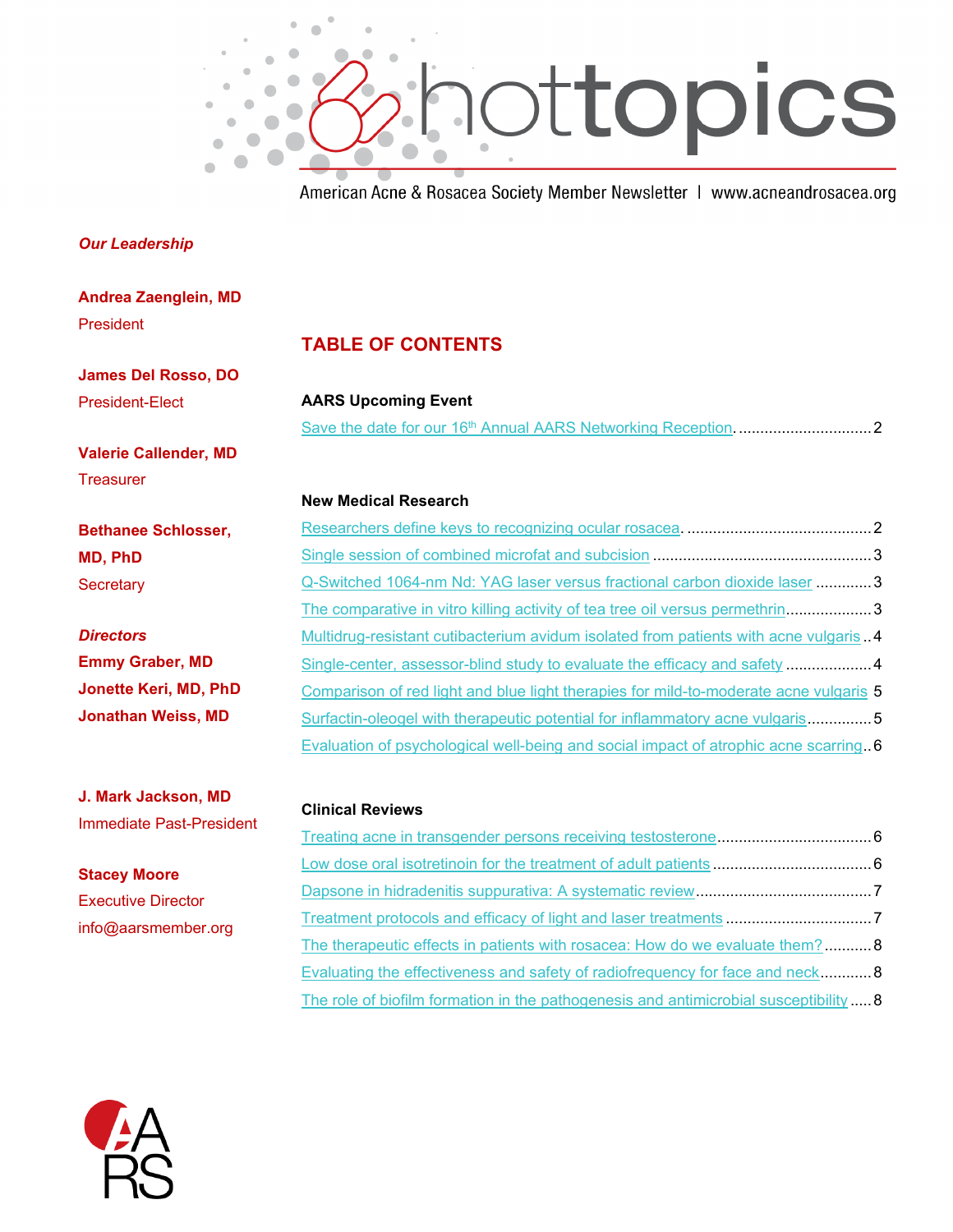# **AARS Upcoming Event: Save the Date**

<span id="page-1-0"></span>As we continue to monitor the attendance at our upcoming AAD, please save the date for our **16th Annual AARS Networking Reception!**

Join us **Friday, March 25, 2022 from 6-8 PM in Boston, Massachusetts**. Registration details are to be announced, but this a great chance to learn more about our research grants, as well as an opportunity to meet our new Board of Directors and our Corporate Benefactors!

## **New Medical Research**

<span id="page-1-1"></span>**Researchers define keys to recognizing ocular rosacea.** January 25, 2022. DermWire, Practical Dermatology. [https://practicaldermatology.com/news/researchers-define-keys-to-recognizing-ocular-rosacea-1?c4src=news](https://practicaldermatology.com/news/researchers-define-keys-to-recognizing-ocular-rosacea-1?c4src=news-landing:feed)[landing:feed](https://practicaldermatology.com/news/researchers-define-keys-to-recognizing-ocular-rosacea-1?c4src=news-landing:feed)

Foreign body sensation and itching were about twice as prevalent in rosacea patients than in the healthy controls. A number of eye symptoms may be more common in patients with rosacea compared to those without the skin disease, but the presence of conjunctival telangiectases may be the eye symptom most closely associated with rosacea. Findings come from a study in which researchers evaluated the right eyes of 76 rosacea patients and 113 people with no systemic or eye disorders. The examinations included slit-lamp microscope, optical coherence tomography (OCT) assisted meibography to analyze meibomian gland function, a standardized questionnaire about eye disease, and other assessments. Results, published in International Ophthalmology, show that foreign body sensation and itching were about twice as prevalent in rosacea patients than in the healthy control subjects (53.9% vs. 24.8% and 35.5% vs. 17.7%, respectively), dryness was more than four times as common (46.1% vs 10.6%), and meibomian gland dysfunction was about two-thirds more common (52.6% vs. 31%). However, conjunctival telangiectasia was found to occur overwhelmingly in the rosacea patients alone (26.3% vs 1.8%). The researchers recommend that eye doctors use detailed slit-lamp examinations to detect conjunctival telangiectasia, especially in cases of persistent dry eye symptoms. They also noted that OCT-assisted meibography may be important for identifying and evaluating meibomian gland dysfunction. A recent study from Argentina illustrates the importance of treating ocular rosacea promptly. The eyes of 51 rosacea patients were examined by researchers, and 38 (74.5%) had signs of eye involvement. Of these, all had erythema and telangiectasia on the eyelid margin, and all but one had meibomian gland dysfunction. Fifteen patients suffered decreased visual acuity due to rosacea-related complications, including scarring and blood vessels on the cornea. Investigators reported, "a significant association between the severity of ocular findings, assessed as a diminished visual acuity due to rosacea corneal involvement," and the presence of rosacea symptoms of the skin, including excess tissue (rhinophyma) and bumps and pimples (papules and pustules). The most common therapies given to the ocular rosacea patients in the study, published in Turk J Ophthalmol,were artificial tears, oral doxycycline, corticosteroid-antibiotic ointment, and a lid hygiene regimen. However, three patients required corneal transplants to restore their vision. The researchers recommended that special attention be paid to worsening eye symptoms during flare-ups of rosacea on the skin, and that patients should be referred to an ophthalmologist for treatment when vision is threatened. "Although rosacea is generally thought of as a skin disease, research has shown that for the great majority of rosacea patients the eyes may also affected," says Dr. Mark Mannis, chair of ophthalmology at the University of California-Davis and a member of the National Rosacea Society's medical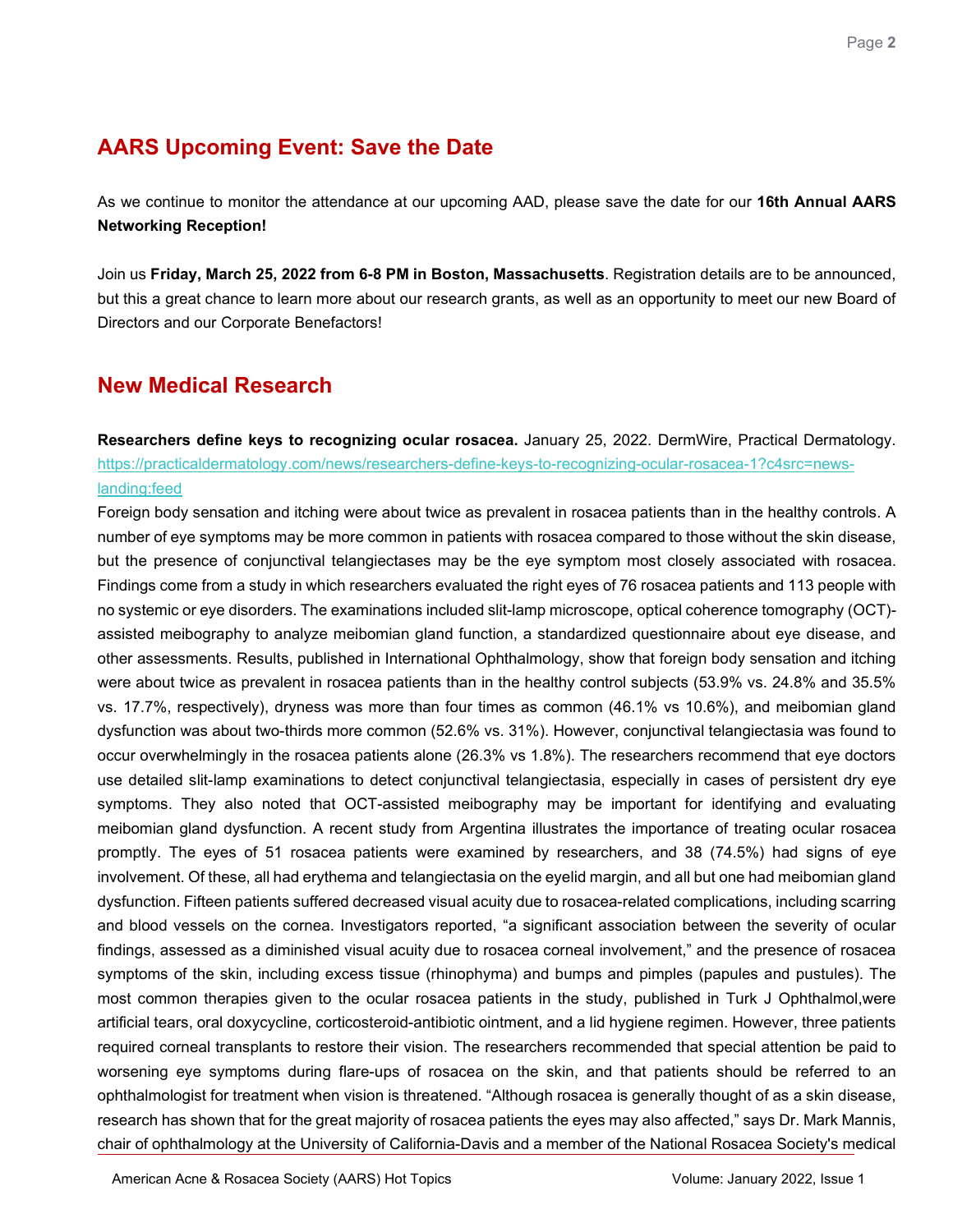advisory board. "In moderate to severe cases, treatment by an ophthalmologist may be especially necessary to prevent loss of visual acuity."

**Single session of combined microfat and subcision in the treatment of grade 4 atrophic acne scars.** Zhang X, Huang B, Yang M, et al. J Cosmet Dermatol. 2022 Jan 17. doi: 10.1111/jocd.14784. Online ahead of print. <https://pubmed.ncbi.nlm.nih.gov/35038371/>

Background: Severe atrophic acne scars (AAS) remain the "Achilles's heel" of AAS treatment. The combination of microfat and subcision treatment is a potential solution for severe AAS. Aims: This study aimed to evaluate the efficacy and safety of combined microfat and subcision treatment for severe (grade 4) AAS. Methods: Data of patients with grade 4 AAS who underwent combined microfat and subcision treatment between September 2016 and December 2020 were reviewed. Post-treatment evaluation was performed at least 3 months postoperatively. The severity of AAS was graded based on Goodman's qualitative classification. The volume of concavities was measured using an Antera 3D camera. Complications were documented. Results: A total of 42 patients received a single treatment session. Excellent response was observed in 5 (11.9%) patients, very good in 13 (31.0%), good in 22 (52.4%), and poor response in 2 (4.7%). The average reduction of the total volume of concavities was 28.0%. The most common minor side effects were mild swelling and bruising. No major complications were observed. Conclusions: Combined microfat and subcision treatment is a safe and effective treatment for severe AAS. The approach will be a significant treatment for severe AAS.

<span id="page-2-0"></span>**Q-Switched 1064-nm Nd: YAG laser versus fractional carbon dioxide laser for post acne scarring: A split-face comparative study.** Sabry HH, Hegazy MS, Ahmed E, Salem RM. Photodermatol Photoimmunol Photomed. 2022 Jan 12. doi: 10.1111/phpp.12773. Online ahead of print.<https://pubmed.ncbi.nlm.nih.gov/35020221/>

Objectives: Many treatment modalities are available for post acne scarring. However, the response to the treatment is extremely variable among patients. Aim: The aim of this study was to compare the efficacy and safety of Q-switched Nd: YAG (1064 nm) and fractional CO2 (10,600 nm) lasers in the treatment of atrophic post acne scars. Methods: This study included 20 patients with atrophic facial post acne scars graded according to Sharquie's score. All subjects received four sessions of laser treatment with a 4-week interval between the sessions. The study was designed as a double-blinded, comparative, split-face study applying Q-switched 1064-nm Nd:YAG laser to the right side of the face and fractional CO2 laser to the left side. Results: Q-switched 1064-nm Nd: YAG laser achieved significantly higher improvement percentage when compared to fractional CO2 lasers (33.33% versus 17.37% Sharquie's score reduction, respectively). There was a significant negative correlation between the percentages of improvement and the patients' age on both sides and a significant positive correlation with the baseline Sharquie scores on both sides. Conclusion: Q-Switched 1064-nm Nd: YAG laser could be a promising safe option for the management of atrophic post acne scars.

<span id="page-2-1"></span>**The comparative in vitro killing activity of tea tree oil versus permethrin on demodex folliculorum of rosacea patients.** Yurekli A, Botsali A. J Cosmet Dermatol. 2022 Jan 10. doi: 10.1111/jocd.14701. Online ahead of print. <https://pubmed.ncbi.nlm.nih.gov/35001487/>

Background: Demodex mites have been implicated in several cutaneous disorders compelling the research efforts for effective anti-Demodex therapy. Objective: Compare the survival time (ST) of Demodex folliculorum exposed to six different concentrations of tea tree oil (TTO) versus a positive control (permethrin 5%) and a negative control (immersion oil) group. Materials and methods: The wastes of rosacea patients' standardized superficial skin biopsy samples were recruited for the trial. The primary outcome measure of this study was the survival time, defined as the period between the exposure of study agents to the complete cessation of Demodex movements. Results: All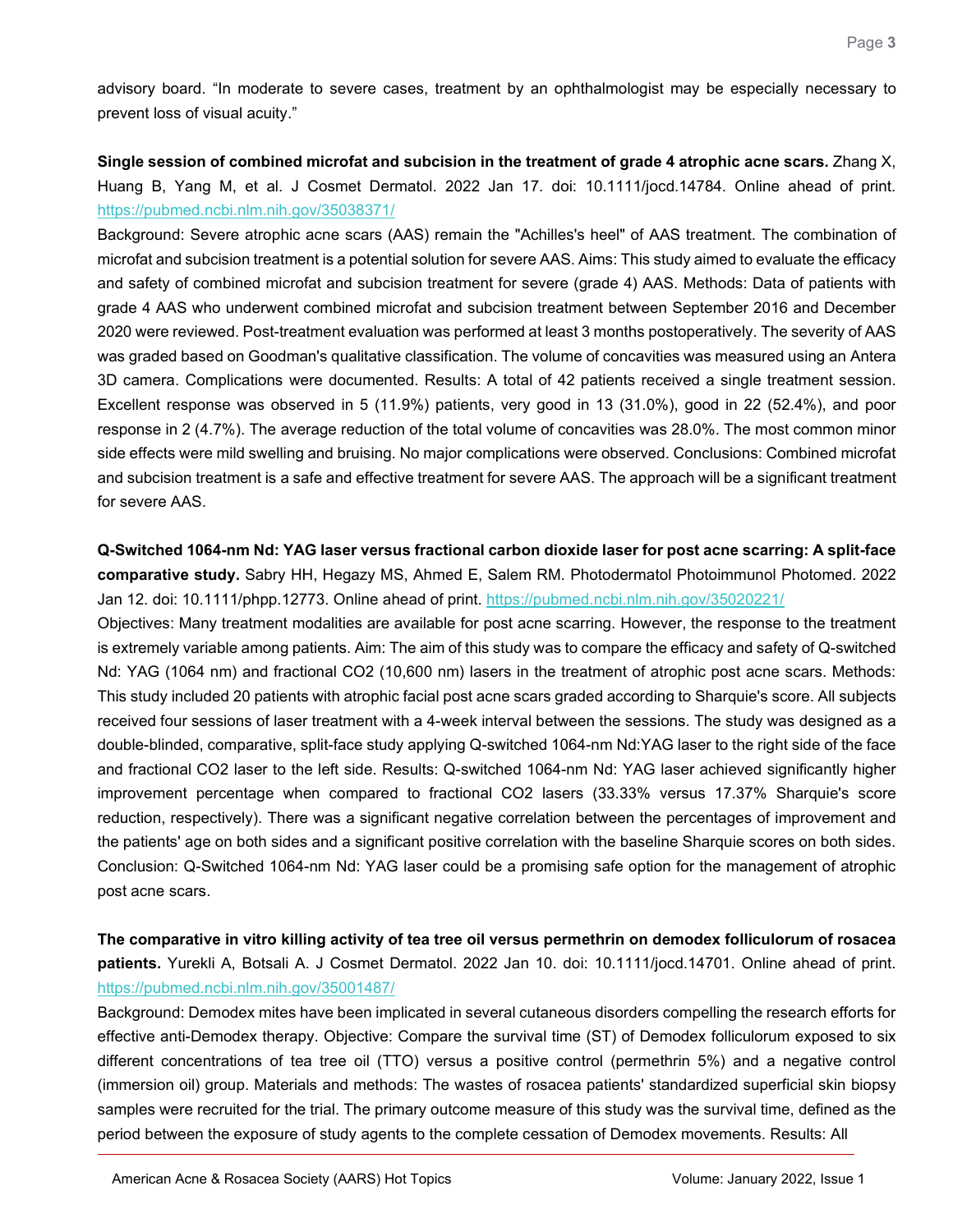differences between the mean survival times of 2.5% (54.0  $\pm$  6.1), 5% (39.0  $\pm$  3.9), 10% (22.0  $\pm$  2.5), 25% (13.0  $\pm$ 2.5), 50% (7.8  $\pm$  0.6), and 100% TTO (3.3  $\pm$  1.3) were significant (p < 0.05). The ST of the negative control group was 196.0  $\pm$  23.6 min. The ST of permethrin 5% was 12.5  $\pm$  1.9 that did not show a statistically significant difference from the ST of TTO 25% (p = 0.628). Conclusion: The survival times of the six different TTO groups confirmed a doserelated pattern, all of which had survival times shorter than the negative control (immersion oil). TTO 25% had comparable efficacy to the positive control agent (permethrin 5%).

<span id="page-3-0"></span>**Multidrug-resistant cutibacterium avidum isolated from patients with acne vulgaris and other infections.** Koizumi J, Nakase K, Hayashi N, et al. J Glob Antimicrob Resist. 2022 Jan 8;S2213-7165(22)00002-9. doi: 10.1016/j.jgar.2021.12.021. Online ahead of print.<https://pubmed.ncbi.nlm.nih.gov/35017069/>

Objectives: Cutibacterium avidum, a human skin bacterium, rarely causes infectious diseases. It has been recently shown that C. acnes, another member of the genus Cutibacterium, acts as an opportunistic pathogen in surgical site infections. However, the antimicrobial susceptibility and pathogenicity of C. avidum remain unknown. Here, we investigated the epidemiological features of C. avidum. Results: C. avidum strains were isolated from patients with acne vulgaris (29 strains) and patients with other infections (12 strains). Antimicrobial susceptibility testing showed clarithromycin and clindamycin resistance in 65.9% of the tested strains (27/41). In addition, ciprofloxacin resistance was found in 34.1% of the strains (14/41), and 13 of those strains additionally exhibited resistance to both macrolides and clindamycin. Notably, the macrolides-clindamycin resistance gene erm(X) was found on the chromosomes of 92.6% (25/27) of the clindamycin-resistant strains and may be prevalent owing to transmission among C. avidum strains. Ciprofloxacin-resistant strains developed amino acid substitutions in GyrA owing to the use of antimicrobial agents. Pulsed-field gel electrophoresis (PFGE) analysis revealed that only a few strains exhibited 100% similarity. Additionally, no clustering associated with antimicrobial resistance, biofilm-forming ability, and type of infection was observed. Conclusions: Our study revealed that erm(X) may be frequently disseminated in C. avidum, and multidrugresistant C. avidum strains may colonize the skin of patients with acne vulgaris and patients with other infections. Therefore, the prevalence of multidrug-resistant C. avidum and the use of antimicrobial agents for the treatment of acne vulgaris and other infections associated with C. avidum should be monitored.

[Download Reference Document](https://files.constantcontact.com/c2fa20d1101/65a45d49-708f-4483-abf4-a0a145bda6c0.pdf)

<span id="page-3-1"></span>**Single-center, assessor-blind study to evaluate the efficacy and safety of DA-5520 topical gel in patients with acne scars: A pilot study.** Han HS, Park JW, Shin SH, et al. J Cosmet Dermatol. 2022 Jan 4. doi: 10.1111/jocd.14693. Online ahead of print.<https://pubmed.ncbi.nlm.nih.gov/34982507/>

Background: Unlike various topical treatment options for acne vulgaris, options for acne scars mostly involve invasive interventions. So far, only a few clinical trials have investigated the effects of topical treatment for acne scars. Objectives: We evaluated the safety and efficacy of DA-5520, a recently developed topical gel for the treatment of different types of acne scars. Methods: A 12-week prospective, randomized, active-controlled, evaluator-blind, singlecenter study involving 36 participants with acne scars was performed. Participants were randomized into four different groups at a 1:1:1:1 ratio: laser resurfacing with DA-5520 application (test 1); laser resurfacing without DA-5520 application (control 1); comedone extraction with DA-5520 application (test 2); and comedone extraction without DA-5520 application (control 2). For 12 weeks, participants in the two test groups applied DA-5520 twice daily, while participants in the control groups applied moisturizers alone. Participants in the test 1 and control 1 groups received a single session of laser resurfacing at visit 1 (week 0). All participants were followed up at 1, 4, 8, and 12 weeks, and objective scar evaluation using the échelle d'évaluation clinique des cicatrices d'acné (ECCA) score was performed at each visit. Results: Clinical improvement of acne scars, confirmed by the ECCA grading scale (1 for atrophic scar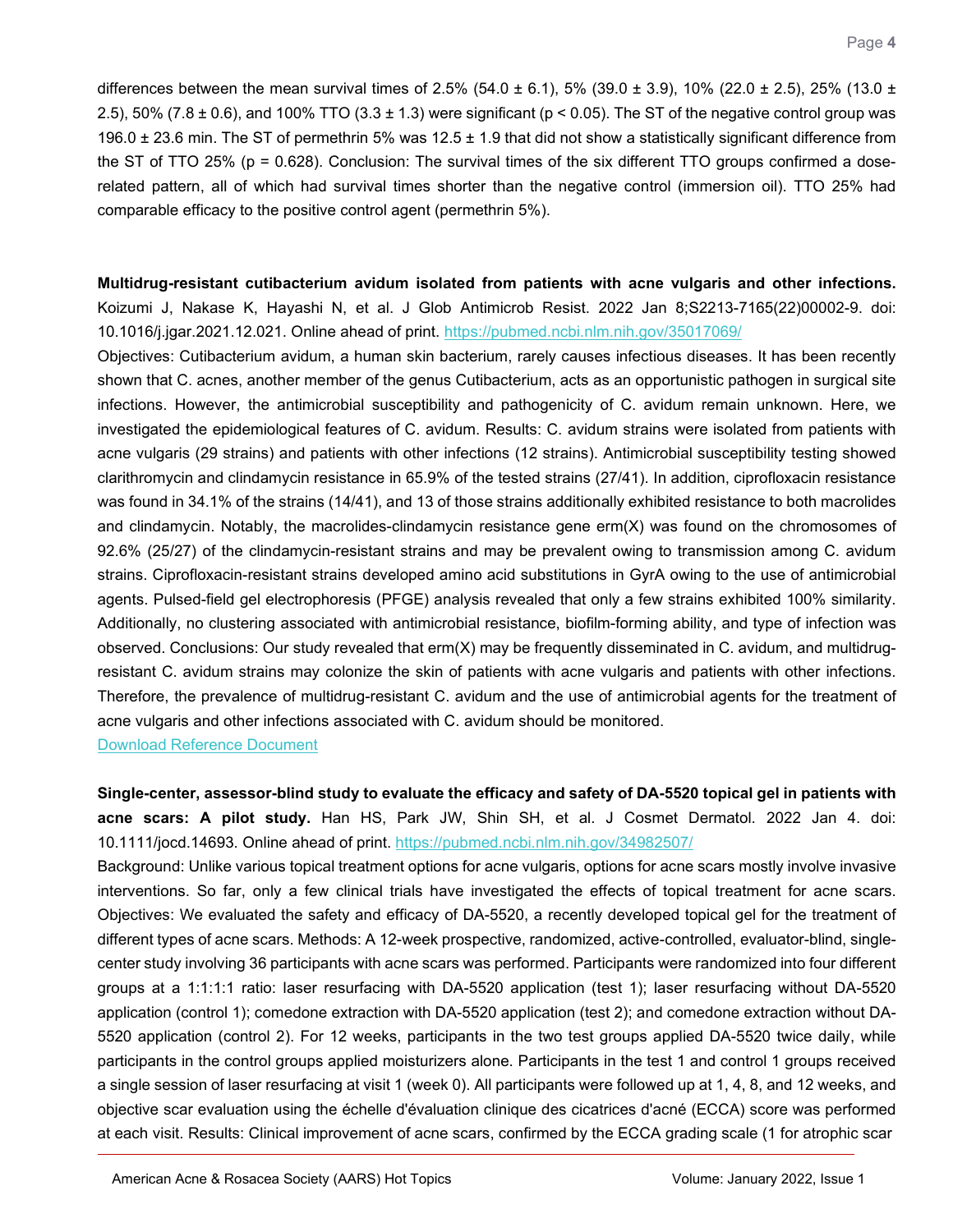and 2 for hypertrophic scar), was observed after using DA-5520 when combined with laser resurfacing or individually, and no associated adverse reactions were noted. Conclusions: Preliminary results of this study revealed that DA-5520 may be a promising new formulation for treating all type of acne scars.

<span id="page-4-0"></span>**Comparison of red light and blue light therapies for mild-to-moderate acne vulgaris: A randomized controlled clinical study.** Li J, Li J, Zhang L, et al. Photodermatol Photoimmunol Photomed. 2022 Jan 3. doi: 10.1111/phpp.12769. Online ahead of print.<https://pubmed.ncbi.nlm.nih.gov/34981580/>

Background: Red and blue light therapies are safe and effective treatments for mild-to-moderate acne vulgaris. However, very few previous studies have directly compared the characteristics of these two methods. Objective: To compare the efficacy and side effects of red light (RL) and blue light (BL) for acne vulgaris and to assess these two therapies in different types of lesions. Materials and methods: A total of 28 subjects with mild-to-moderate acne vulgaris were randomized into the RL group or the BL group. Subjects in each group received different light treatments, and they were followed up regularly until 2 weeks after the last treatment. The improvement rates of different types of acne lesions were compared between the 2 groups, as well as the incidence of adverse reactions. Results: At the 2 week follow-up, the average improvement rate of total acne lesions was 36.2% in the RL group and 30.7% in the BL group (p > .05). The average improvement rate of inflammatory and non-inflammatory lesions was 51.5% and 17.3% in the RL group, compared with 26.4% and 10.0% in the BL group (all p > .05). Treatment-related adverse reactions were observed distinctly in the BL group. Conclusions: Red light and BL therapies have similar efficacy in mild-tomoderate acne vulgaris, especially for inflammatory lesions. RL had advantages with fewer adverse reactions compared with BL.

<span id="page-4-1"></span>**Surfactin-oleogel with therapeutic potential for inflammatory acne vulgaris induced by propionibacterium acnes.** Shan M, Meng F, Tang C, et al. Appl Microbiol Biotechnol. 2022 Jan;106(2):549-562. doi: 10.1007/s00253- 021-11719-8. Epub 2021 Dec 23.<https://pubmed.ncbi.nlm.nih.gov/34939137/>

<span id="page-4-2"></span>Accumulating evidence suggested that suppression of Propionibacterium acnes-induced inflammation was a promising strategy to alleviate acne vulgaris. This study evaluated the alleviating effect of surfactin-oleogel on P. acnes-induced inflammatory acne vulgaris in mice. Epidermis morphology and histopathological examination showed that surfactin-oleogel effectively ameliorated the P. acnes-induced epidermis swelling and erythema. Surfactin-oleogel reduced the epidermis thickness to 48.52% compared to the model control group. The colony of P. acnes in the epidermis was decreased by 1 log CFU/mL after receiving surfactin-oleogel treatment. Furthermore, surfactin-oleogel attenuated oxidative stress in the epidermis by increasing the activities of superoxide dismutase, catalase, and glutathione peroxidase. In addition, the expression of inducible nitric oxide synthase, nitric oxide, cyclooxygenase-2, pro-inflammatory cytokines (e.g. tumour necrosis factor-α and interleukin-1β), and nuclear factor kappa-B in the epidermis were reduced after treating with surfactin-oleogel. Moreover, total cholesterol and free fatty acids were decreased, whereas the treatment of surfactin-oleogel increased triglycerides and linoleic acid content. Besides, immunohistochemical assay and real-time PCR analysis indicated that surfactin-oleogel blocked the TLR2-mediated NF-κB signalling pathways in the epidermis. Consequently, our results demonstrated that surfactin-oleogel had antibacterial and anti-inflammation activities to treat P. acnes-induced inflammatory acne vulgaris.Key points• Surfactin-oleogel effectively relieves inflammation and oxidative stress caused by P. acnes.• Surfactin-oleogel effectively reduced the P. acnes colony.• Surfactin-oleogel relieves P. acnes-induced inflammation by inactivated the TLR-mediated NF-κB.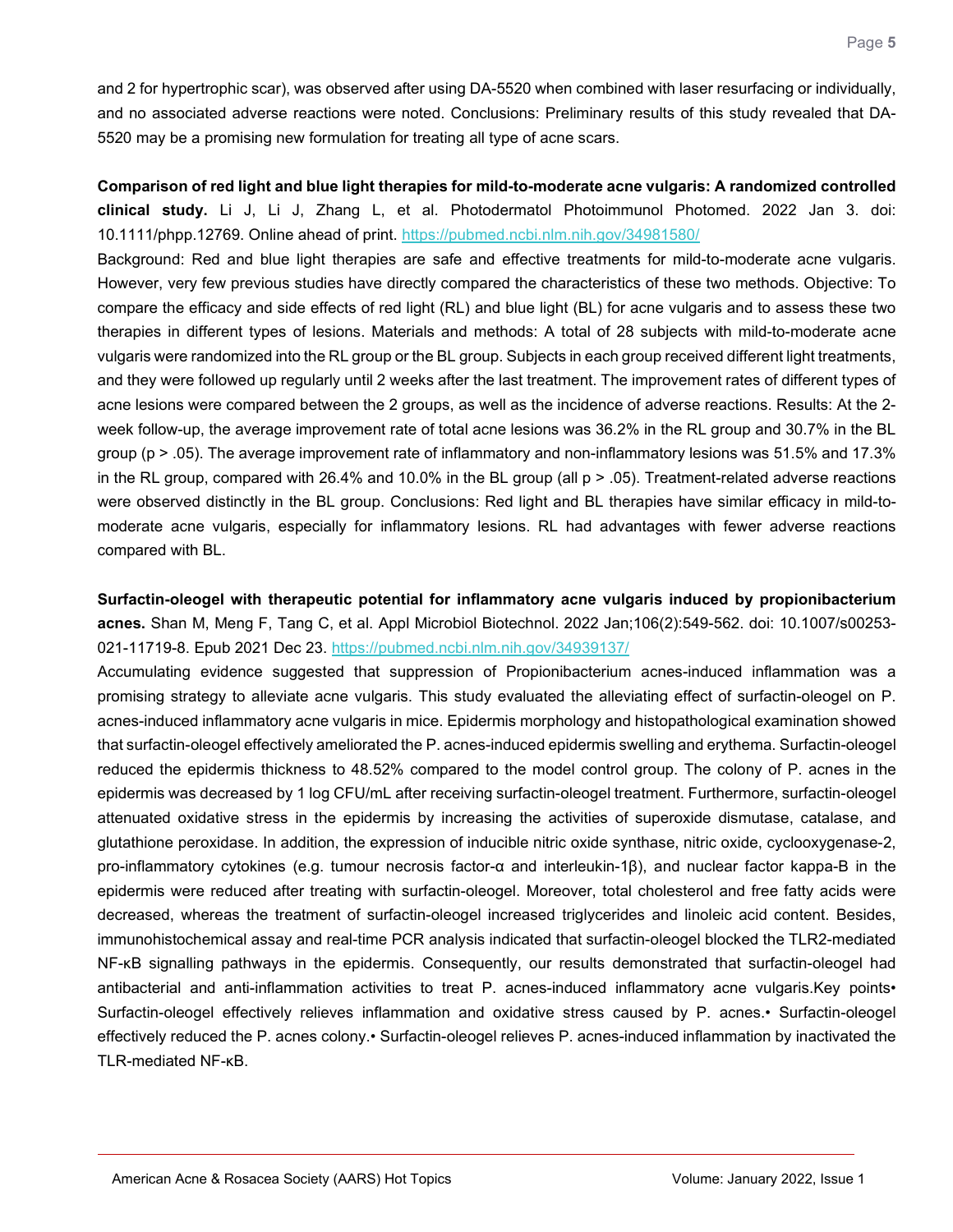**Evaluation of psychological well-being and social impact of atrophic acne scarring: A multinational, mixedmethods study.** Tan J, Beissert S, Cook-Bolden F, et al. JAAD Int. 2021 Dec 23;6:43-50. doi: 10.1016/j.jdin.2021.11.006. eCollection 2022 Mar.<https://pubmed.ncbi.nlm.nih.gov/35005652/>

Background: Most people with acne are at risk of developing acne scars, but the impact of these scars on patients' quality of life is poorly researched. Objective: To assess the perspective of patients with acne scars and the impact of these scars on their emotional well-being and social functioning. Methods: A 60-minute interview of 30 adults with acne scars informed and contextualized the development of a cross-sectional survey of 723 adults with atrophic acne scars. Results: The main themes identified in the qualitative interviews included acceptability to self and others, social functioning, and emotional well-being. In the cross-sectional survey, 31.6%, 49.6%, and 18.8% of the participants had mild, moderate, and severe/very severe acne scarring. The survey revealed that 25.7% of the participants felt less attractive, 27.5% were embarrassed or self-conscious because of their scars, 8.3% reported being verbally and/or physically abused because of their scars on a regular basis, and 15.9% felt that they were unfairly dismissed from work. In addition, 37.5% of the participants believed that their scars affected people's perceptions about them, and 19.7% of the participants were very bothered about hiding their scars daily. Moreover, 35.5% of the participants avoided public appearances, and 43.2% felt that their scars had negatively impacted their relationships. Limitations: The temporal evaluation of the impact was not estimated. Conclusion: Even mild atrophic acne scarring can evoke substantial emotional, social, and functional concerns.

[Download Reference Document](https://files.constantcontact.com/c2fa20d1101/258e6947-ab52-44e0-a37c-f4adb14a6101.pdf)

## **Clinical Reviews**

<span id="page-5-0"></span>**Treating acne in transgender persons receiving testosterone: A practical guide.** Radi R, Gold S, Acosta JP, et al. Am J Clin Dermatol. 2022 Jan 11;1-11. doi: 10.1007/s40257-021-00665-w. Online ahead of print. <https://pubmed.ncbi.nlm.nih.gov/35018581/>

Transgender persons who undergo masculinizing hormone therapy experience a wide array of dermatologic effects as they initiate and maintain testosterone therapy. Acne is one of the most common adverse effects for many transmasculine patients receiving testosterone. Acne can worsen body image and mental health, with significant impact on quality of life in transgender patients. Specific training and awareness are needed for a clinically and culturally competent encounter while providing care for the transgender patient. This article provides a practical guide for the treatment of testosterone-induced acne in transmasculine patients. Recommendations on creating a welcoming clinical setting, taking a gender-inclusive history, and conducting a patient-centered physical examination relevant to acne care are provided. Assessment of reproductive potential and the appropriate contraceptive methods before prescribing acne treatment with teratogenic potential in transmasculine patients are examined. Interactions between acne treatments with gender-affirming therapies are explored. For patients with severe or treatmentrefractory acne, indications, contraindications, and barriers to isotretinoin prescription, such as the US iPLEDGE program, are examined. Multidisciplinary approaches to acne care, involving mental health, reproductive health, gender-affirming hormone therapy and surgeries, are adopted to guide isotretinoin treatment.

[Download Reference Document](https://files.constantcontact.com/c2fa20d1101/3b9ec6bb-cb98-46f2-be98-279a1da5eb8c.pdf)

<span id="page-5-1"></span>**Low dose oral isotretinoin for the treatment of adult patients with mild-to-moderate acne vulgaris: Systematic review and meta-analysis.** Al Muqarrab F, Almohssen A. Dermatol Ther. 2022 Jan 9;e15311. doi: 10.1111/dth.15311. Online ahead of print.<https://pubmed.ncbi.nlm.nih.gov/35000295/>

Acne vulgaris is one of the most common dermatologic complaints. Recently, isotretinoin has been used as an offlabel indication for the treatment of mild-to-moderate grades of acne not responding to conventional treatment. Its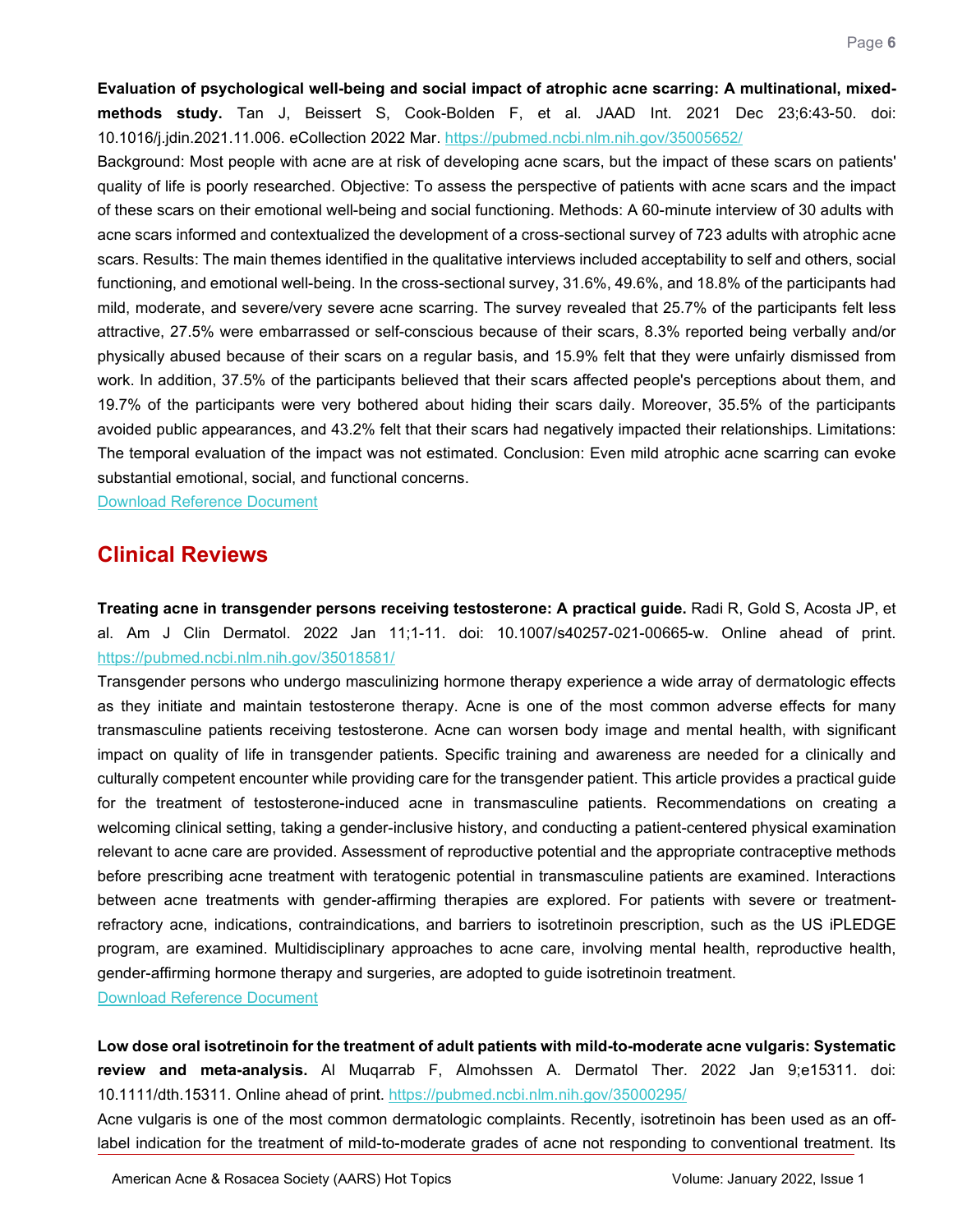conventional recommended dose is 0.5-1.0 mg/kg per day to the cumulative dose of 120-150 mg/kg. Objectives: To qualify the state of evidence and analyze the efficacy of the low daily dose and the pulsed doses of isotretinoin in treating mild-to-moderate acne patients with regards to response and relapse rates. Method: Systematic review and meta-analysis using an electronic literature search were performed. 320 potentially relevant articles were included and reviewed. Results: The level of evidence is moderate to low as conducted by the GRADE quality of evidence assessment. The pooled statistical estimate for response to treatment in the group comparing low daily doses with conventional dose showed an overall benefit for conventional dose. On the other hand, pooled data from the group comparing the low daily dose with the pulsed doses yielded an overall beneficial effect from using the low daily dose compared with the pulsed doses on achieving the response. Conclusions: Given all of the available studies, the quality of evidence is low. It appears that conventional dose isotretinoin improves the odds of prolonged remission in adults with mild-to-moderate acne vulgaris compared to the low doses.

[Download Reference Document](https://files.constantcontact.com/c2fa20d1101/c9f297cf-437c-496e-8189-e36fdb06d7ea.pdf)

<span id="page-6-0"></span>**Dapsone in hidradenitis suppurativa: A systematic review.** Rabindranathnambi A, Jeevankumar B. Dermatol Ther (Heidelb). 2022 Jan 8. doi: 10.1007/s13555-021-00674-x. Online ahead of print. <https://pubmed.ncbi.nlm.nih.gov/34997914/>

Introduction: Hidradenitis suppurativa (HS) is a chronic, inflammatory, recurrent disease, usually presenting after puberty with inflammatory lesions that mainly affect the apocrine gland-bearing areas of the body, most commonly the axillary, inguinal and anogenital regions. The treatment of HS is associated with certain challenges due to intrinsic resistance to various treatments and the presence of comorbidities and complications. The antibiotic dapsone is an established treatment for HS, but the current evidence base is limited. The aim of this review is to systematically review the literature on the efficacy of dapsone in the treatment of HS. Methods: The Cochrane, PubMed and CINAHL databases were searched for relevant articles to be included in the systematic review. Results: A total of seven studies, with a cumulative patient population of 135 patients, were included. Of these 135 patients, 62.2% demonstrated various degrees of improvement following treatment. However, as only three of the seven studies used dapsone monotherapy it is difficult to assess the effectiveness of dapsone because the benefits observed may be due to concurrently administered treatment. Conclusion: Overall, the quality of evidence supporting the use of dapsone is weak. However, it is a well established treatment recommended in current, various national guidelines. There is a crucial need for well-designed randomized controlled trials to support its usage.

[Download Reference Document](https://files.constantcontact.com/c2fa20d1101/f44fb93a-9146-4421-8056-4c46c24e8f52.pdf)

<span id="page-6-1"></span>**Treatment protocols and efficacy of light and laser treatments in post-acne erythema.** Amiri R, Khalili M, Mohammadi S, et al. J Cosmet Dermatol. 2022 Jan 5. doi: 10.1111/jocd.14729. Online ahead of print. <https://pubmed.ncbi.nlm.nih.gov/34985175/>

Background: Post-acne erythema is described as erythema due to release of inflammatory cytokines, dilatation of microcapillaries within papillary dermis and thinning of epidermis. The erythema usually fades; however, it can persist for months. Aim: In this review, we decided to evaluate efficacy of light and laser treatments in acne-induced erythema. Methods: We searched PUBMED, Embase, Cochrane, and Google Scholar for relevant key words. Inclusion criteria were randomized clinical trials (RCTs) that evaluated efficacy of laser or light in PAE until September 2021. Results: Twelve RCTs were selected for the final assessment. Light and laser treatments included pulsed dye laser (PDL), intense pulsed light (IPL), Q-switched neodymium-doped yttrium aluminum garnet (QS Nd:YAG), fractional photothermolysis, alexandrite, solid-slate 589-1319 nm, and pro-yellow laser. Conclusion: Light and laser treatments are effective treatment modalities in reduction of acne-induced erythema along with active acne lesions and atrophic acne scars.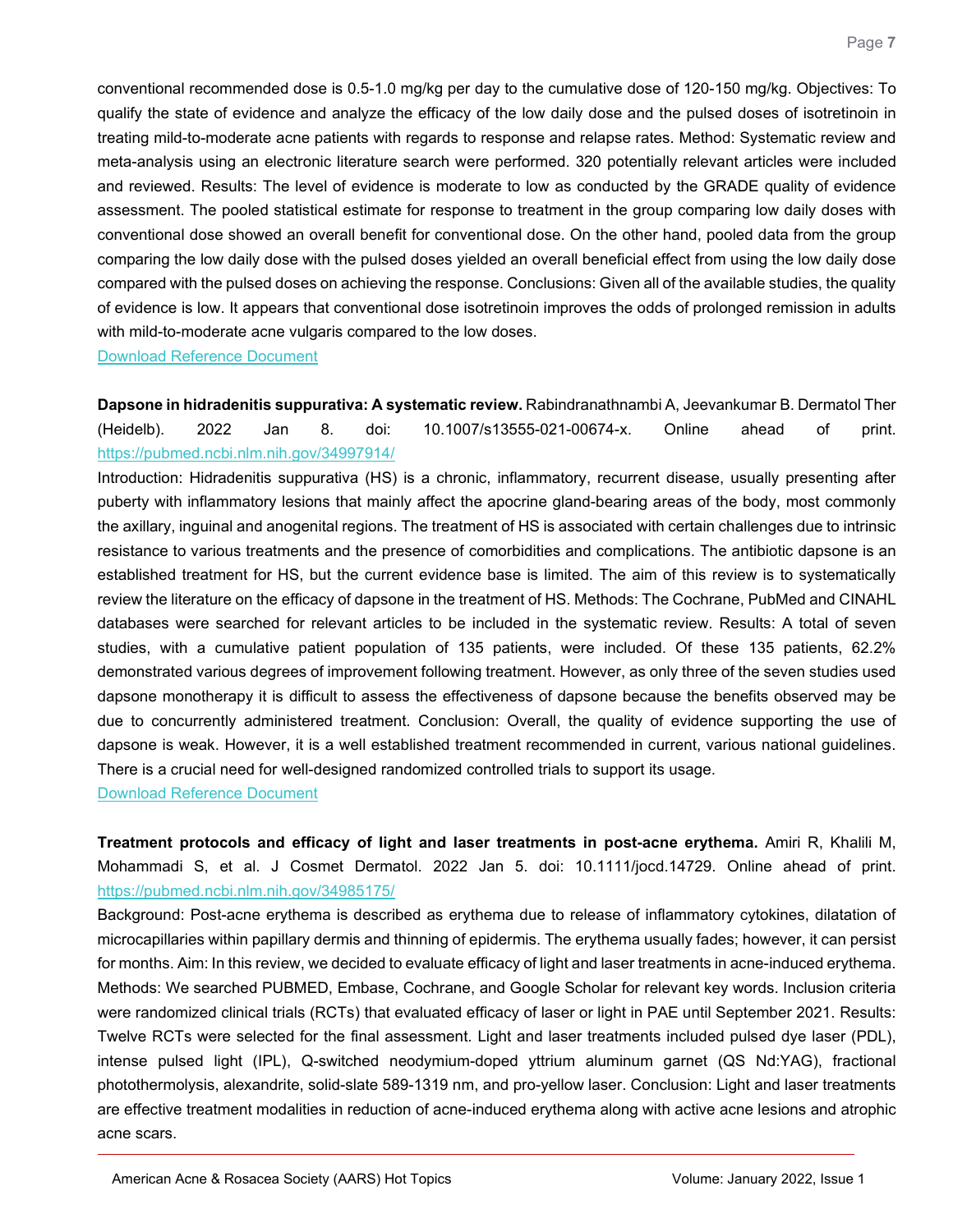<span id="page-7-0"></span>**The therapeutic effects in patients with rosacea: How do we evaluate them?** Zhao S, Wang M, Zhou Y, Yan Y. J Cosmet Dermatol. 2022 Jan 4. doi: 10.1111/jocd.14713. Online ahead of print. <https://pubmed.ncbi.nlm.nih.gov/34982849/>

Background: Rosacea is a common, chronic skin disorder with negative impacts on physical health and social function. The response to therapy plays a critical factor in determining the duration of treatment and developing new medicines. However, it is challenging to assess the efficacy due to its complicated clinical characteristics and nonspecific histopathological findings. Aims: This study aims to review the efficacy evaluation tools for rosacea. Methods: An extensive literature search was conducted using PubMed, Web of Science, and other databases for articles on efficacy evaluation methods for rosacea from 1995 to 2021. Results: In clinical practice and scientific research, various methods are available for assessing the curative effect. Evaluation tools based on phenotypes are the most commonly used because they are cheap and straightforward. Various questionnaires also exist to evaluate health-related quality of life. However, the inevitable subjectivity makes it challenging to compare the curative effect among different studies. By contrast, objective assessment tools are more precise and repeatable, such as consecutive standardized skin surface biopsies, computer-aided image analysis, and biophysical parameter assessments. Conclusion: No single assessment method could balance convenience and accuracy. For improving outcomes and facilitating academic exchanges, a well-validated gold standard evaluation tool is still needed. This review provides an overview of the existing efficacy evaluation methods for rosacea and discusses the relevant details.

<span id="page-7-1"></span>**Evaluating the effectiveness and safety of radiofrequency for face and neck rejuvenation: A systematic review.** Austin GK, Struble SL, Quatela VC. Lasers Surg Med. 2022 Jan;54(1):27-45. doi: 10.1002/lsm.23506. Epub 2021 Dec 19.<https://pubmed.ncbi.nlm.nih.gov/34923652/>

Background: Radiofrequency technology has emerged as a treatment for aesthetic rejuvenation. Objective: To examine radiofrequency for facial and neck rejuvenation, clinical studies were assessed on effectiveness and safety of radiofrequency for acne, acne scars, and facial aging by subjective and objective measures. Methods: A systematic literature review was performed. Eligibility criteria included articles in English, primary literature, clinical or ex vivo studies, use of radiofrequency, and face or neck treatment. Ablative techniques, home-use devices, combined modalities, and studies unrelated to rejuvenation were excluded. All studies were appraised for quality and biases. Results: We identified 121 articles. Radiofrequency effectively treated acne by reducing sebum levels and lesion count and improving acne scars. Radiofrequency demonstrated a volumetric reduction in facial fat, and improved skin laxity, elasticity, and global skin aesthetic. Patient satisfaction was higher for those desiring modest rejuvenation. There were histological changes consistent with repair response, neocollagenesis, and neoelastinogenesis. Radiofrequency was safe apart from one patient who developed a neck fistula. Conclusion: Most studies demonstrated radiofrequency treatment of acne, scars, or facial rhytids had positive subjective improvement ratings. Objective studies demonstrated reduction of acne, decreased scarring, lifting effect, improvement in elasticity and collagen, volumetric fat changes, and wrinkle reduction.

<span id="page-7-2"></span>**The role of biofilm formation in the pathogenesis and antimicrobial susceptibility of cutibacterium acnes.** Coenye T, Spittaels KJ, Achermann Y. Biofilm. 2021 Dec 9;4:100063. doi: 10.1016/j.bioflm.2021.100063. eCollection 2022 Dec.<https://pubmed.ncbi.nlm.nih.gov/34950868/>

Cutibacterium acnes (previously known as Propionibacterium acnes) is frequently found on lipid-rich parts of the human skin. While C. acnes is most known for its role in the development and progression of the skin disease acne, it is also involved in many other types of infections, often involving implanted medical devices. C. acnes readily forms biofilms in vitro and there is growing evidence that biofilm formation by this Gram-positive, facultative anaerobic micro